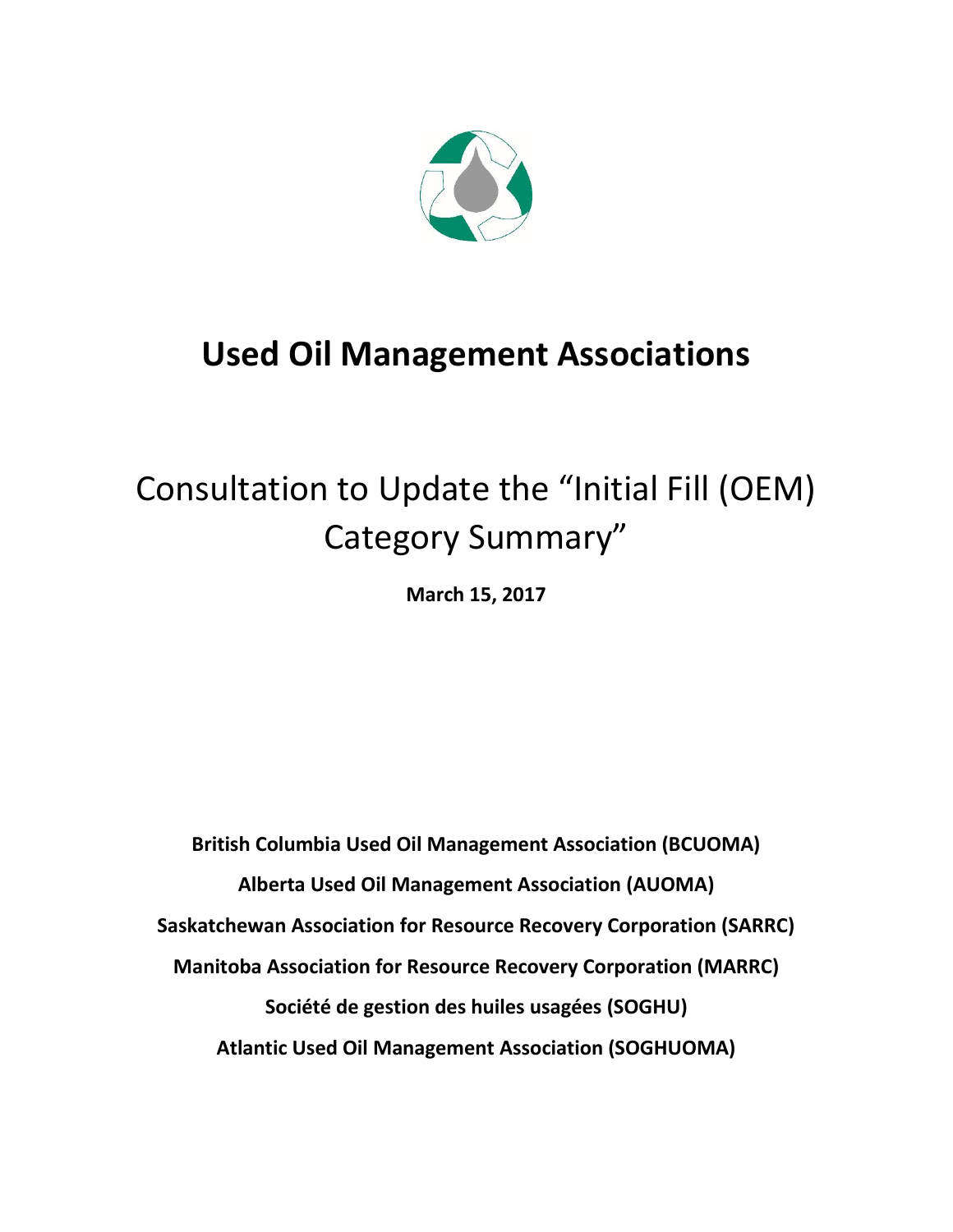## **Table of Contents**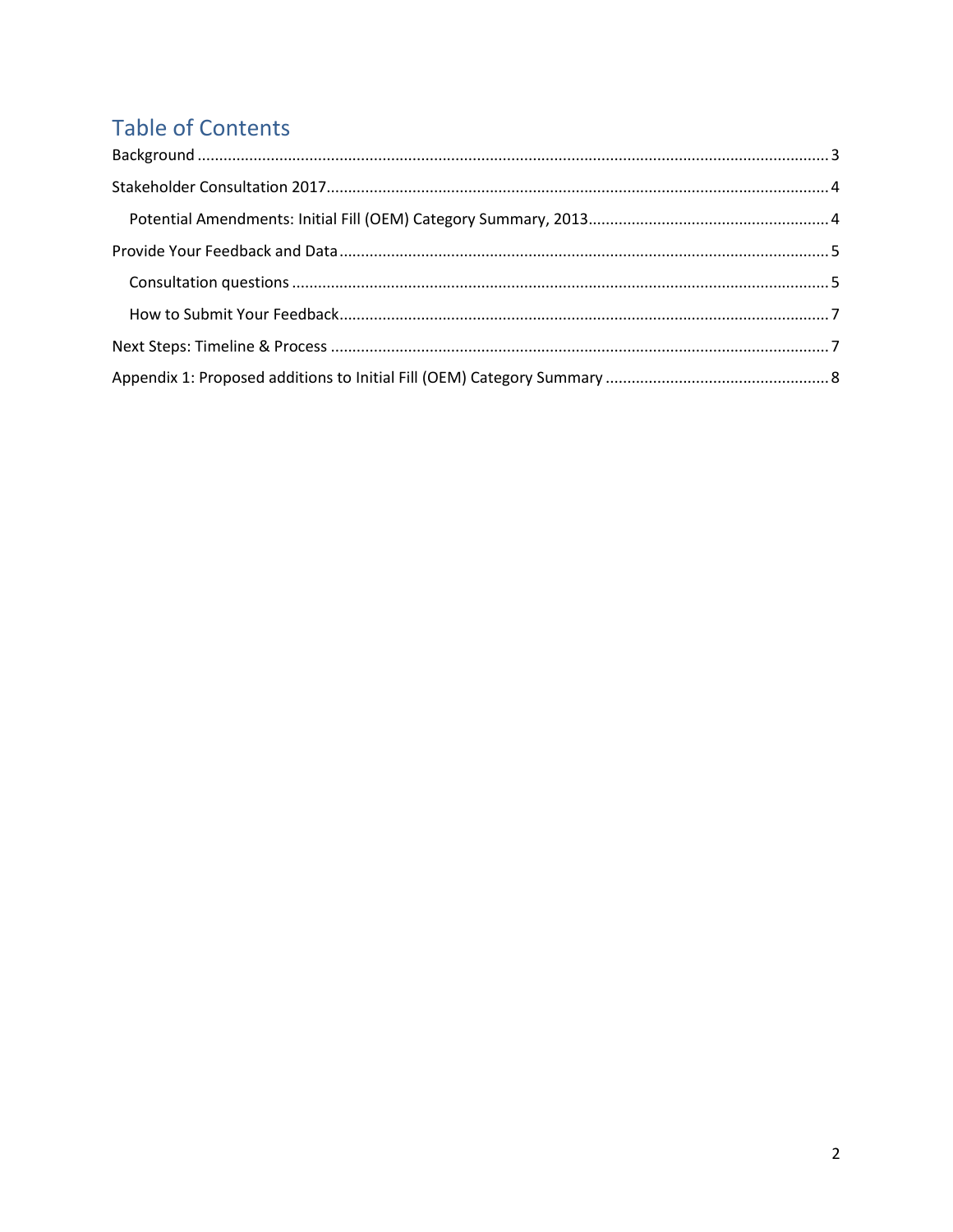#### <span id="page-2-0"></span>**Background**

The Used Oil Management Association (UOMA) is a national organization created by the six provincial Associations (collectively called the Associations) approved under provincial regulations to design, implement, and operate used oil and antifreeze material recycling programs in Canada: i.e., the British Columbia Used Oil Management Association (BCUOMA), Alberta Used Oil Management Association (AUOMA), Saskatchewan Association for Resource Recovery Corp (SARRC), Manitoba Association for Resource Recovery Corp (MARRC), Société de gestion des huiles usagées (SOGHU), and Atlantic Used Oil Management Association (SOGHUOMA) for New Brunswick and Prince Edward Island. Collectively they are referred to as 'the Associations'. AUOMA, SARRC and MARRC have operated programs in their respective jurisdictions for at least two decades; BCUOMA has operated since 2003; SOGHU has operated since 2004; and SOGUOMA has operated programs since 2014 in New Brunswick, and 2015 in Prince Edward Island.

The national UOMA works proactively across provincial borders to coordinate and harmonize provincial programs to the greatest extent possible with an aim to improve the cost efficiency and effectiveness of the provincial programs, while ensuring the provincial Associations maintain the independence needed to meet local provincial regulations, local needs, and provide effective implementation of on-the-ground programs. To date, key national UOMA projects have included the implementation of nationally coordinated EHC compliance auditing to ensure each UOMA member (steward) pays their fair share; a national e-claims platform (for the collection of registered collector and processor data) to move the Associations towards electronic (paperless) data collection and record keeping; a national member newsletter and a national website; a one-window system for members to submit their data and Environmental Handling Charge (EHC) payments (new); and a national communications plan because messaging about the importance of and how to recycle used oil and antifreeze materials should be common across all provincial borders (new). The national UOMA also encourages each province to harmonize the material managed by their provincial programs, the EHCs collected on each material, and the EHCs collected from the Original Equipment Manufacturers (OEM) on the initial fill vehicles and equipment sold or imported into Canada. You can find out more about the national UOMA and provincial Associations [here.](http://usedoilrecycling.com/)

The Associations began levying EHCs on OEM on July 1st, 2013 (April 1, 2014 in Saskatchewan), under the guidance of the national UOMA. While the collection of EHCs on OEMs were always enabled by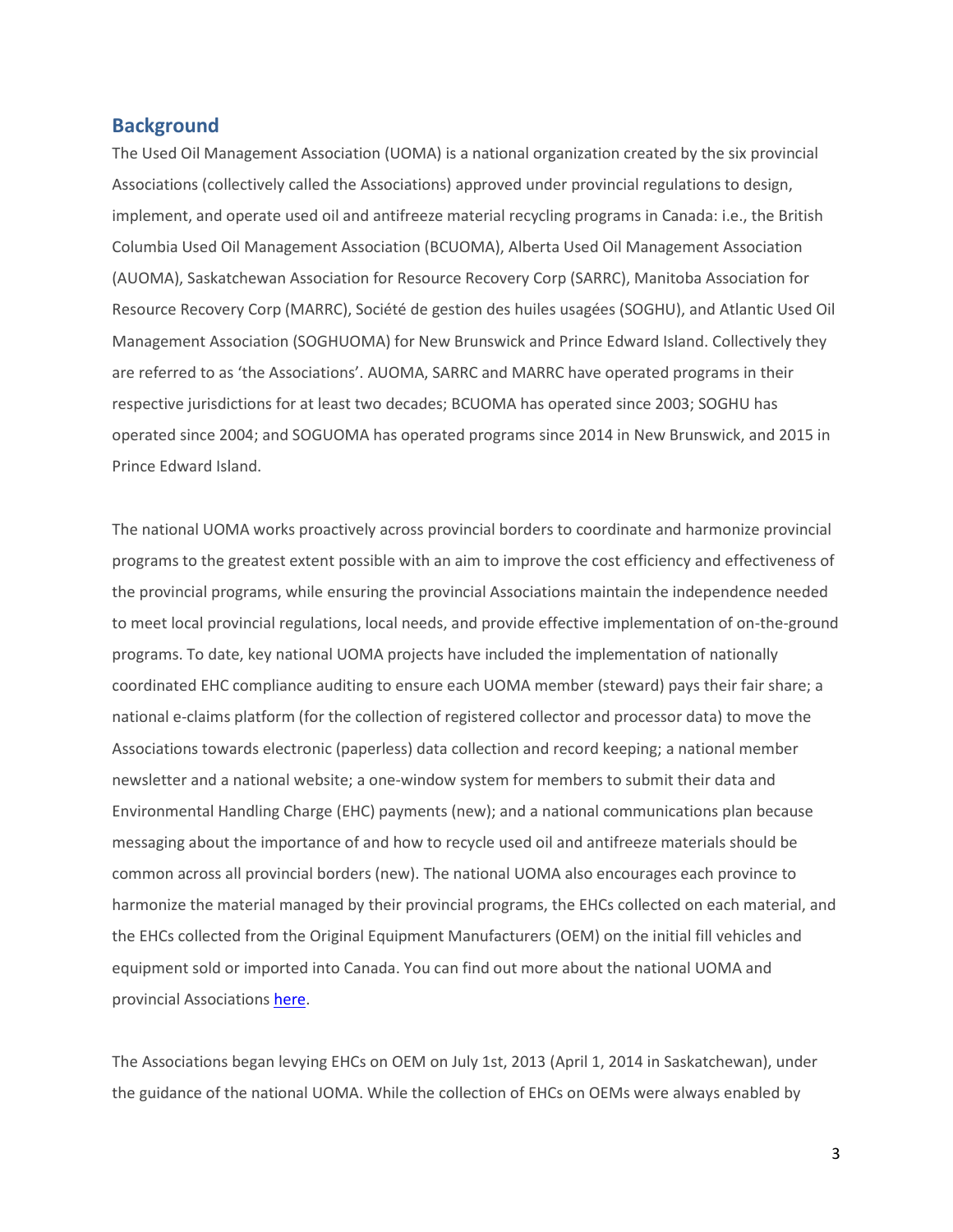regulation in each province, prior to 2013 the provincial Associations had chosen to exempt them. The Associations removed this exemption in 2013 to improve cost sharing among stewards remitting EHCs. Specifically, by 2013, lost OEM EHC income had become significant, program costs (including the cost of collecting the used oil and antifreeze products) were rising, and all program costs were being funded solely by non-OEM stewards. Levying of EHCs on OEMs ensured that all stewards who sell or import used oil, oil filters, container and antifreeze through any avenue paid their appropriate share. On average, OEMs contain approximately eight per cent of the recoverable used oil and filters, and up to 30 per cent of the antifreeze.

#### <span id="page-3-0"></span>**Stakeholder Consultation 2017**

In 2013, that national UOMA committed to re-visiting the "Initial Fill (OEM) Category Summary, 2013" to ensure it remains interpretable and accurate, which you can fin[d here.](http://usedoilrecycling.com/wordpress/wp-content/uploads/2015/08/OEM-Categories-Summary_January-2015.pdf) The 2013 summary outlines the obligated original equipment and the quantity of oil, filters and antifreeze on which OEM stewards are required to remit EHCs. In 2017, its time to fulfil that commitment.

As a result, the national UOMA is asking members and OEM stewards to review the "Initial Fill (OEM) Category Summary, 2013" and provide feedback and data on the category listing and the associated initial fill quantities (i.e., volume of oil and antifreeze and number of filters). The following sections of this consultation document outline several amendments that could be considered. Additional recommendations (additions, deletions, merging of categories, definitions, quantities associated) are welcome.

In completing this consultation, the national UOMA aims to improve the Associations' collective administrative efficiency, improve ease of interpretation for stewards, and improve EHC compliance. Its main objective is to clarify category classifications for some of the more difficult to classify on- and offroad vehicles and equipment. It also aims to avoid adding new OEM levies to vehicles or equipment that would increase administrative burden disproportionally to the funds collected.

#### <span id="page-3-1"></span>**Potential Amendments: Initial Fill (OEM) Category Summary, 2013**

Over the past several years, the UOMA has collected feedback on the 2013 Summary from stewards and from our national EHC compliance auditor, as follows: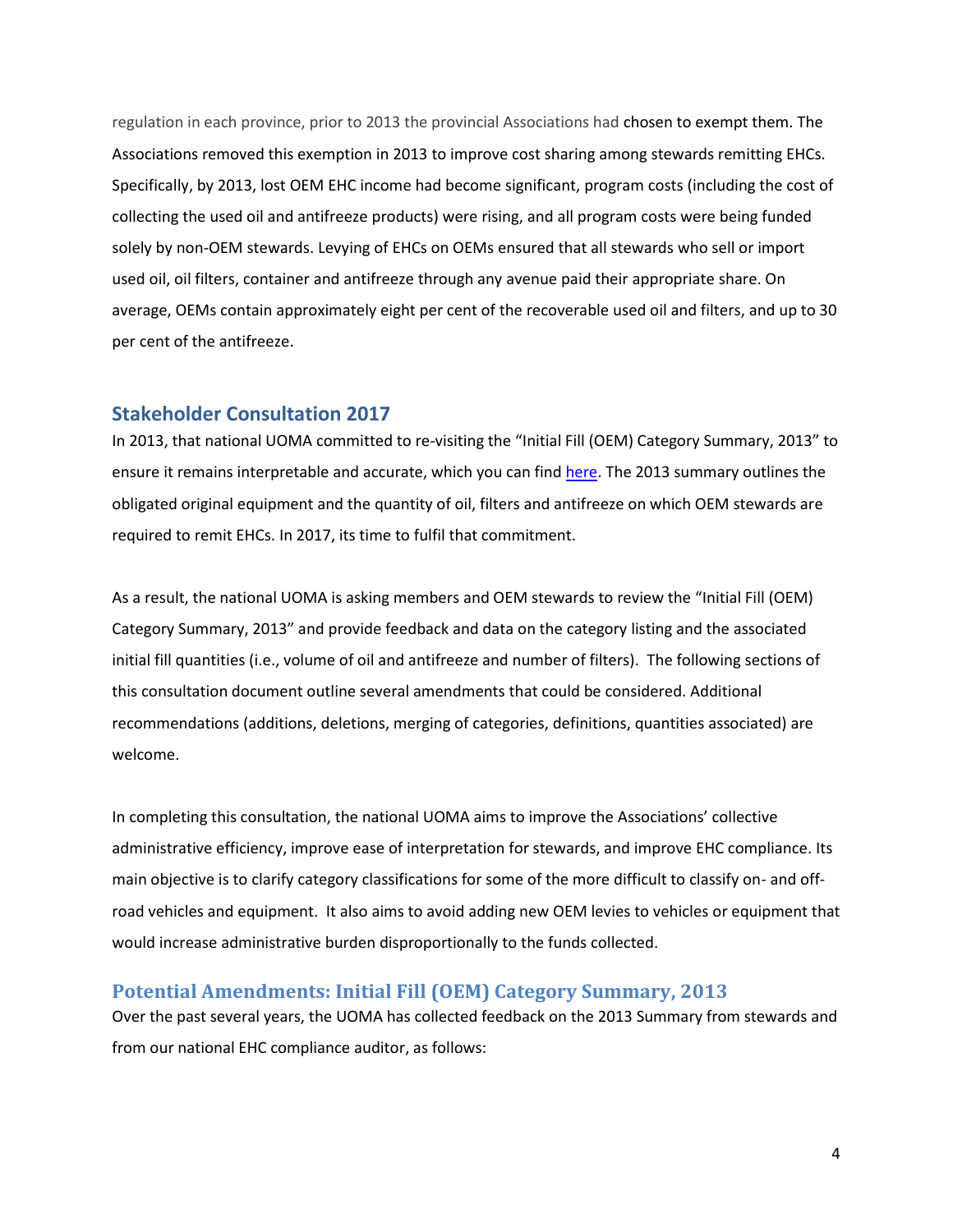- 1. Clarify definitions to provider better direction to stewards and auditors on 'what is EHC-applicable', including:
	- a) Define the category that buses belong to.
	- b) Define the categories construction vehicles belong to (i.e., pavers, rock crushers, gravel screeners, fork lifts, cranes).
	- c) Define the difference between a residential and commercial riding mower.
	- d) Define the category crossover vehicles belong to, or create a new category that is more accurate.
- 2. Consider adding OEM levies to:
	- a) Motorbikes;
	- b) ATVs (including side-by-sides);
	- c) Snowmobiles;
	- d) Jet skis;
	- e) Boats;
	- f) Stationary engines; and
	- g) Oilfield pump jacks.
- 3. Consider merging categories in the "Construction Equipment" category.

The national UOMA has considered these suggestions, and it has also considered the feedback it received from its national member survey in which members clearly requested the UOMAs simplify EHC reporting. From these suggestions, the UOMAs have a developed a **DRAFT Initial Fill (OEM) Summary Category, 2018** (Appendix 1) for your consideration and feedback.

#### <span id="page-4-0"></span>**Provide Your Feedback and Data**

The following outlines the information and data the national UOMA is seeking to help inform its decision-making. Responses must be submitted in writing and be supported by verifiable data. In the absence of stakeholder feedback or sufficient stakeholder provided data, the Associations will base decision-making based on the best, readily available information.

#### <span id="page-4-1"></span>**Consultation questions**

1. Please review the **DRAFT Initial Fill (OEM) Summary Category, 2018** (Appendix 1). Note, proposed clarifications and changes are highlighted; fill quantities are left blank for stakeholder input.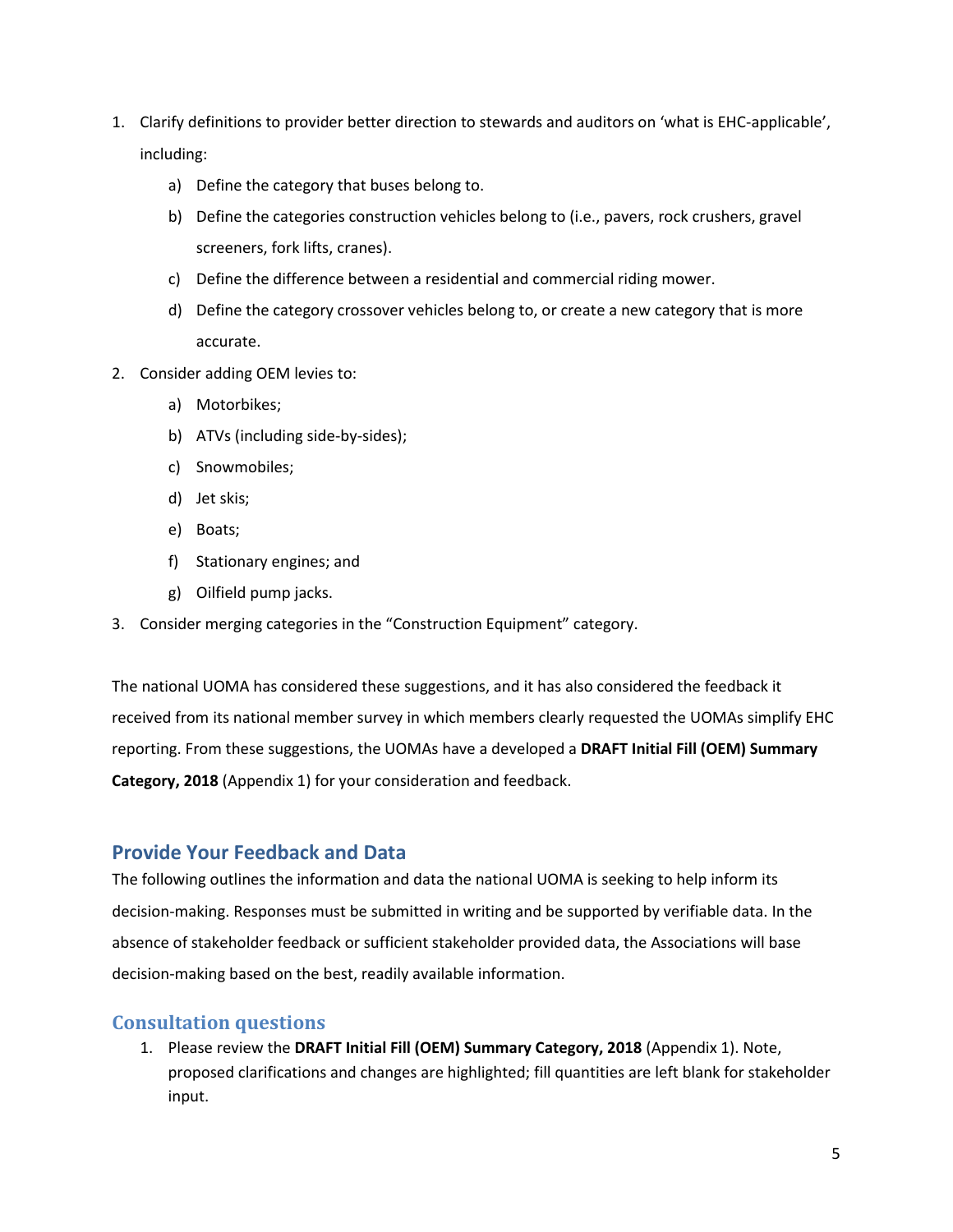- a. Please provide your feedback regarding linking the classification of truck categories to the United States Department of Transportation's Federal Highway Administration 13 Class system.
- b. Please provide your feedback on the appropriateness of adding crossover vehicles to the Light Duty Truck category.
- c. Please provide data to support the appropriate fill quantities for Medium Duty Trucks.
- d. Please provide your feedback regarding the appropriateness of exempting the application of EHCs to Riding Mowers & Utility Vehicles.
- e. Please provide data to support the appropriate fill quantities for pavers, rock crushers, gravel screeners, fork lifts, cranes. The UOMAs will use this data to allocate this equipment to appropriate existing "Construction Equipment" sub-categories. (See question four below for further clarification.)
- 2. Please provide your feedback on the appropriateness of continuing to exempt the application of EHCs to the following vehicles:
	- a. Motorbikes;
	- b. ATVs (including side-by-sides);
	- c. Snowmobiles;
	- d. Jet skis; and
	- e. Boats.
- 3. Please provide your feedback on the appropriateness of applying EHCs to the following machinery, and provide data to support accurate EHCs:
	- a. Stationary engines; and
	- b. Oilfield pump jacks.
- <span id="page-5-0"></span>4. The UOMAs are working to simplify member EHC reporting, in general. One option to simplify reporting is to reduce the number of OEM reporting categories, where appropriate. To reduce the number of OEM reporting categories, please suggest options to merge sub-categories in the "Construction Equipment" category or any other major category, and please provide data to support your suggestions.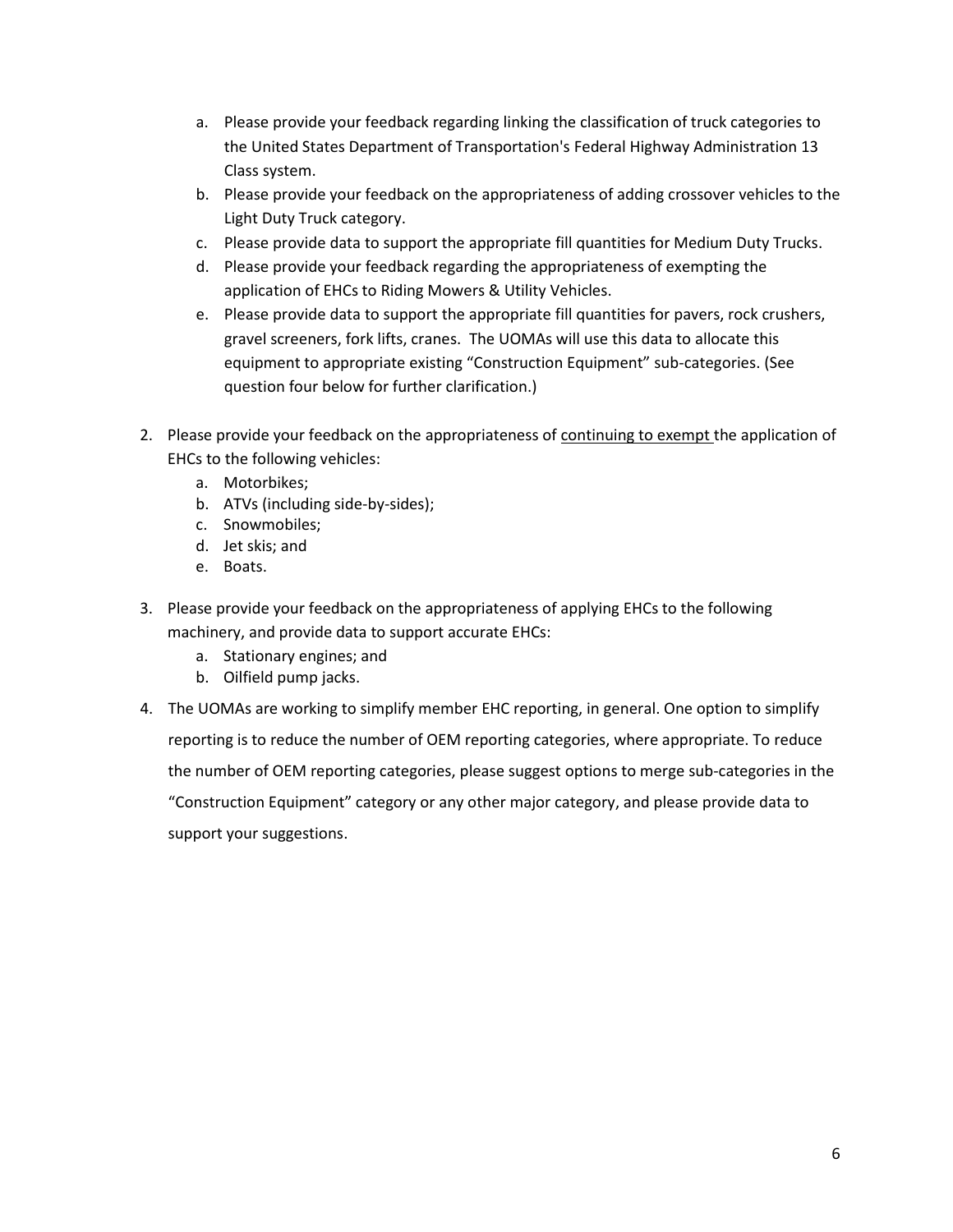#### **How to Submit Your Feedback**

OEM stewards or associations should submit feedback to the national UOMA by email by **May 15, 2017**.

Consultation feedback may be provided in French or English, and should be made to the attention of:

| Jodi Tomchyshyn London      | Jean Duchesneau           |  |  |  |
|-----------------------------|---------------------------|--|--|--|
| Executive Director          | Assistant General Manager |  |  |  |
| AUOMA                       | SOGHU & SOGHUOMA          |  |  |  |
| jlondon@usedoilrecycling.ca | jean.duchesneau@soghu.ca  |  |  |  |

Questions on the consultation may be submitted in French or English to the attention of contacts listed above. The UOMA team may request a conference call with individual submitters to further understand the questions and feedback provided.

#### <span id="page-6-0"></span>**Next Steps: Timeline & Process**

The national UOMA and the Associations aim for a transparent, accessible, and robust consultation. Please forward this consultation document, as necessary. All stakeholder feedback is welcome.

The consultation timelines are outlined below. Please note that the national UOMA and the Associations will provide formal notice of their decision to OEM stewards and members by September 2017 for implementation on January 1, 2018.

| <b>Consultation &amp; Amendment Process</b>                                  | <b>Date</b>            |
|------------------------------------------------------------------------------|------------------------|
| Release consultation document.<br>1.                                         | March 15, 2017         |
| Initial stakeholder consultation<br>2.                                       | March 15-              |
|                                                                              | May 15 2017            |
| 3. Assess consultation submissions/proposals, and draft summary of           | May $15 -$             |
| stakeholder input.                                                           | <b>June 2017</b>       |
| Release summary of stakeholder input<br>4.                                   | June 2017              |
| Release Draft proposed updates to Initial (OEM) Fill Category Summary,<br>5. |                        |
| 2013.                                                                        |                        |
| Final stakeholder consultation: 30-days.<br>6.                               | June - July 2017       |
| Assess final stakeholder input<br>7.                                         | August 2017            |
| Finalize amendments to Initial (OEM) Fill Category Summary<br>8.             |                        |
| Notify members of amendments<br>9.                                           | September 1,           |
|                                                                              | 2017                   |
| 10. Implement Initial Fill (OEM) Summary Category, 2018                      | <b>January 1, 2018</b> |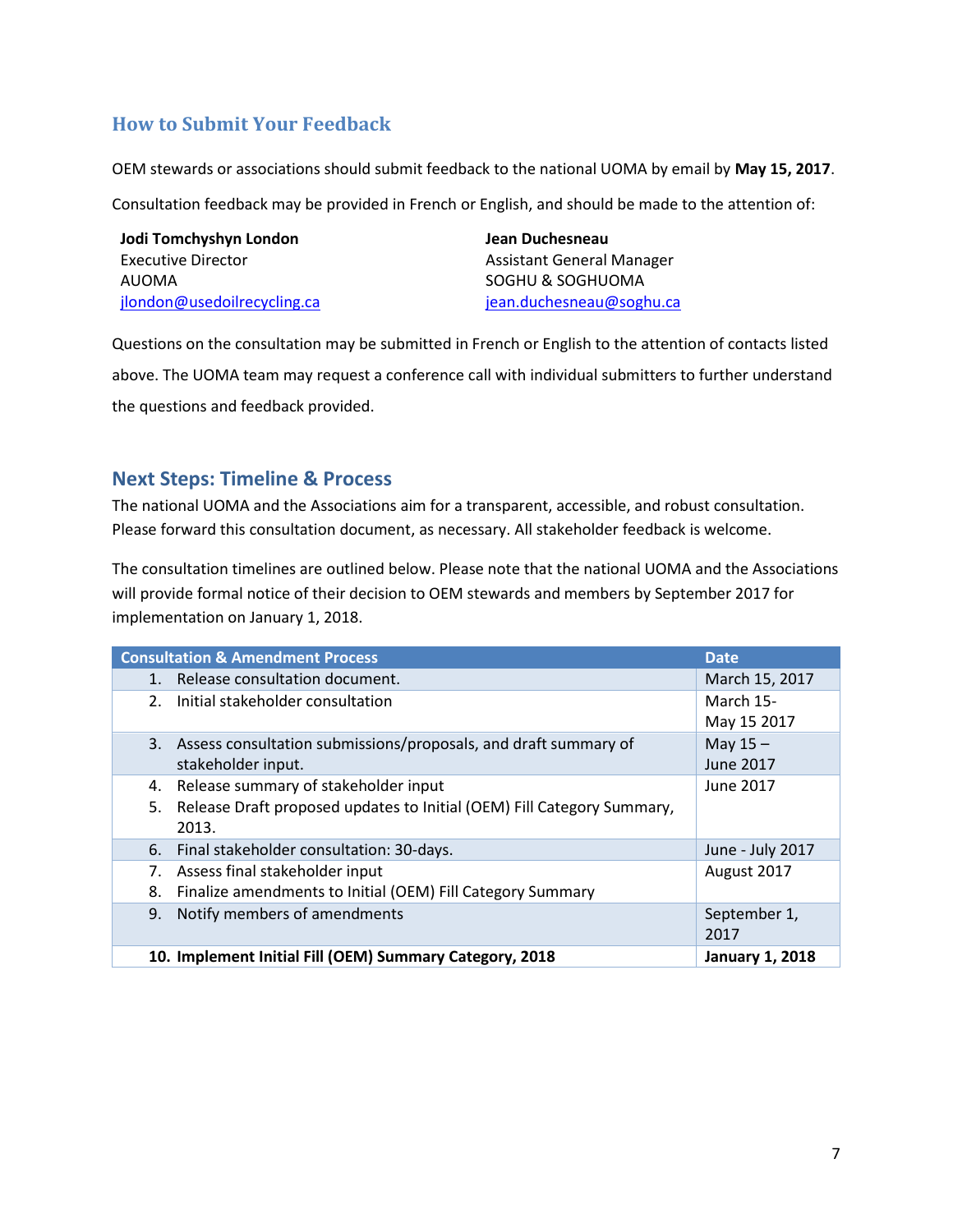### <span id="page-7-0"></span>**Appendix 1: Proposed additions to Initial Fill (OEM) Category Summary**

| DRAFT Initial Fill (OEM) Category Summary, 2018                                                                                                         |                     |                         |                   |                         |                         |                                          |  |
|---------------------------------------------------------------------------------------------------------------------------------------------------------|---------------------|-------------------------|-------------------|-------------------------|-------------------------|------------------------------------------|--|
| <b>Group Category</b>                                                                                                                                   |                     |                         |                   |                         |                         |                                          |  |
| Description                                                                                                                                             | Category<br>or Size | Hydraulic &<br>Lube Oil | Coolant<br>Premix | <b>Filters</b><br>small | <b>Filters</b><br>large | <b>Additional information</b>            |  |
| <b>Automotive</b>                                                                                                                                       |                     |                         |                   |                         |                         |                                          |  |
| Passenger Vehicles                                                                                                                                      |                     | 13                      | 8                 | 2                       | 0                       |                                          |  |
| Trucks - Heavy Duty                                                                                                                                     |                     | 144                     | 55                | $\mathbf 0$             | 3                       | <b>Truck Class 7,8</b>                   |  |
| <b>Trucks-Medium Duty</b>                                                                                                                               |                     | <b>TBC</b>              | <b>TBC</b>        | <b>TBC</b>              | <b>TBC</b>              | Truck Class 4, 5, 6                      |  |
| Trucks - Light Duty                                                                                                                                     |                     | 18                      | 10                | $\overline{2}$          | 0                       | Truck Class 1, 2, 3 & Crossover vehicles |  |
| Truck classifications based on United States Department of Transportation's Federal Highway Administration 13 Class system                              |                     |                         |                   |                         |                         |                                          |  |
| Buses and any other vehicles that are not specifically identified are included in the appropriate weight class                                          |                     |                         |                   |                         |                         |                                          |  |
| <b>Electrical Equipment</b>                                                                                                                             |                     |                         |                   |                         |                         |                                          |  |
| <b>Transformers and Capacitors</b>                                                                                                                      |                     |                         | n.a               | n.a                     | n.a                     |                                          |  |
| report actual volumes of oil used in the initial fill of all transformers and capacitors -- no EHC on these oils neither in Quebec nor in New Brunswick |                     |                         |                   |                         |                         |                                          |  |
|                                                                                                                                                         |                     |                         |                   |                         |                         |                                          |  |
| <b>Riding Mowers &amp; Utility Vehicles (4-cycle engines only)</b>                                                                                      |                     |                         |                   |                         |                         |                                          |  |
| <b>Both commerical and residential use</b>                                                                                                              |                     | $+3$                    | 4                 | $\overline{1}$          | $\theta$                |                                          |  |
| <mark>-Riding is defined as the operator either stands on a platform or sits on a seat</mark>                                                           |                     |                         |                   |                         |                         |                                          |  |
| <del>-Residential riding mowers are exempt</del><br><b>Agriculture Equipment</b> - following AEM category                                               |                     |                         |                   |                         |                         |                                          |  |
| Combine                                                                                                                                                 | <b>FE23</b>         | 178                     | 69                | $1\,$                   | 4                       | All sizes                                |  |
| <b>Forage Harvesters</b>                                                                                                                                | <b>FE27</b>         | 259                     | 74                | 0                       | 6                       | All sizes                                |  |
| Sprayers                                                                                                                                                | FESP                | 224                     | 32                | 3                       | 1                       | All sizes                                |  |
| Tractor                                                                                                                                                 | FE01-1              | 33                      | 5                 | 3                       | 1                       | PTO HP less than 40 HP                   |  |
|                                                                                                                                                         | FE01-2              | 69                      | 16                | 3                       | 1                       |                                          |  |
| Tractor                                                                                                                                                 |                     |                         |                   | 3                       |                         | PTO HP between 40-100 HP                 |  |
| Tractor                                                                                                                                                 | FE01-3              | 132                     | 31                |                         | $\overline{2}$          | PTO HP greater than 100 HP               |  |
| Tractor                                                                                                                                                 | <b>FE22</b>         | 436                     | 52                | $\mathbf 0$             | 6                       | 4 wheel drive                            |  |
| Tractor                                                                                                                                                 | <b>Tracks</b>       | 379                     | 48                | 1                       | 4                       | All sizes                                |  |
| <b>Wind Rowers</b>                                                                                                                                      | FEW3                | 113                     | 29                | 3                       | $\mathbf{1}$            | All sizes                                |  |
| Construction Equipment - following ISO 6165                                                                                                             |                     |                         |                   |                         |                         |                                          |  |
| Dozer                                                                                                                                                   | Compact             | 59                      | 8                 | $\mathbf{1}$            | 3                       | less than 4500 kg                        |  |
| Dozer                                                                                                                                                   | Full size           | 190                     | 30                | 1                       | 3                       | greater than 4500 kg                     |  |
| Dumper                                                                                                                                                  | Compact             | 130                     | 92                | 1                       | $\overline{2}$          | less than 4500 kg                        |  |
| Dumper                                                                                                                                                  | Full size           | 420                     | 369               | $\overline{2}$          | $\overline{2}$          | greater than 4500 kg                     |  |
| Excavator                                                                                                                                               | Compact             | 61                      | 6                 | 3                       | $\overline{2}$          | less than 6000 kg                        |  |
| Excavator                                                                                                                                               | Full size           | 384                     | 36                | $\overline{2}$          | $\overline{2}$          | greater than 6000 kg                     |  |
| Grader                                                                                                                                                  | Compact             | 95                      | 14                | $\mathbf{1}$            | 3                       | less than 4500 kg                        |  |
| Grader                                                                                                                                                  | Full size           | 308                     | 56                | $1\,$                   | 3                       | greater than 4500 kg                     |  |
| <b>Horizontal Direction Drills</b>                                                                                                                      | All                 | 123                     | 63                | $\overline{2}$          | $\overline{2}$          |                                          |  |
| Loader                                                                                                                                                  | Compact             | 57                      | 9                 | $\mathbf{1}$            | $\overline{2}$          | less than 4500 kg                        |  |
| Loader                                                                                                                                                  | Full size           | 184                     | 36                | 3                       | $\overline{2}$          | greater than 4500 kg                     |  |
| Pipe Layers                                                                                                                                             | All                 | 366                     | 65                | 0                       | 5                       | including rotating                       |  |
| Rollers                                                                                                                                                 | Full size           | 120                     | 21                | 4                       | 0                       | greater than 6000 kg                     |  |
| Rollers                                                                                                                                                 | Compact             | 74                      | 19                | 4                       | 0                       | less than 6000 kg                        |  |
| Scrapers                                                                                                                                                | All                 | 871                     | 528               | 0                       | 6                       |                                          |  |
| Trenchers                                                                                                                                               | Full size           | 128                     | 16                | $\overline{2}$          | $\mathbf{1}$            | greater than 3000 kgs                    |  |
| Trenchers                                                                                                                                               | Compact             | 73                      | 0                 | $\overline{2}$          | $\mathbf{1}$            | less than 3000 kgs                       |  |
| Trenchers                                                                                                                                               | Portable            | 33                      | 10                | $\mathbf{1}$            | 0                       | all walk behind & stand+ride behind      |  |
| <b>Pavers</b>                                                                                                                                           |                     | <b>TBC</b>              | <b>TBC</b>        | <b>TBC</b>              | <b>TBC</b>              |                                          |  |
| <b>Rock crushers</b>                                                                                                                                    |                     | <b>TBC</b>              | <b>TBC</b>        | <b>TBC</b>              | <b>TBC</b>              |                                          |  |
| <b>Gravel screeners</b>                                                                                                                                 |                     | <b>TBC</b>              | <b>TBC</b>        | <b>TBC</b>              | <b>TBC</b>              |                                          |  |
| <b>Fork Lifts</b>                                                                                                                                       |                     | <b>TBC</b>              | <b>TBC</b>        | <b>TBC</b>              | <b>TBC</b>              |                                          |  |
| <b>Cranes</b>                                                                                                                                           |                     | <b>TBC</b>              | <b>TBC</b>        | <b>TBC</b>              | <b>TBC</b>              |                                          |  |
|                                                                                                                                                         |                     |                         |                   |                         |                         |                                          |  |